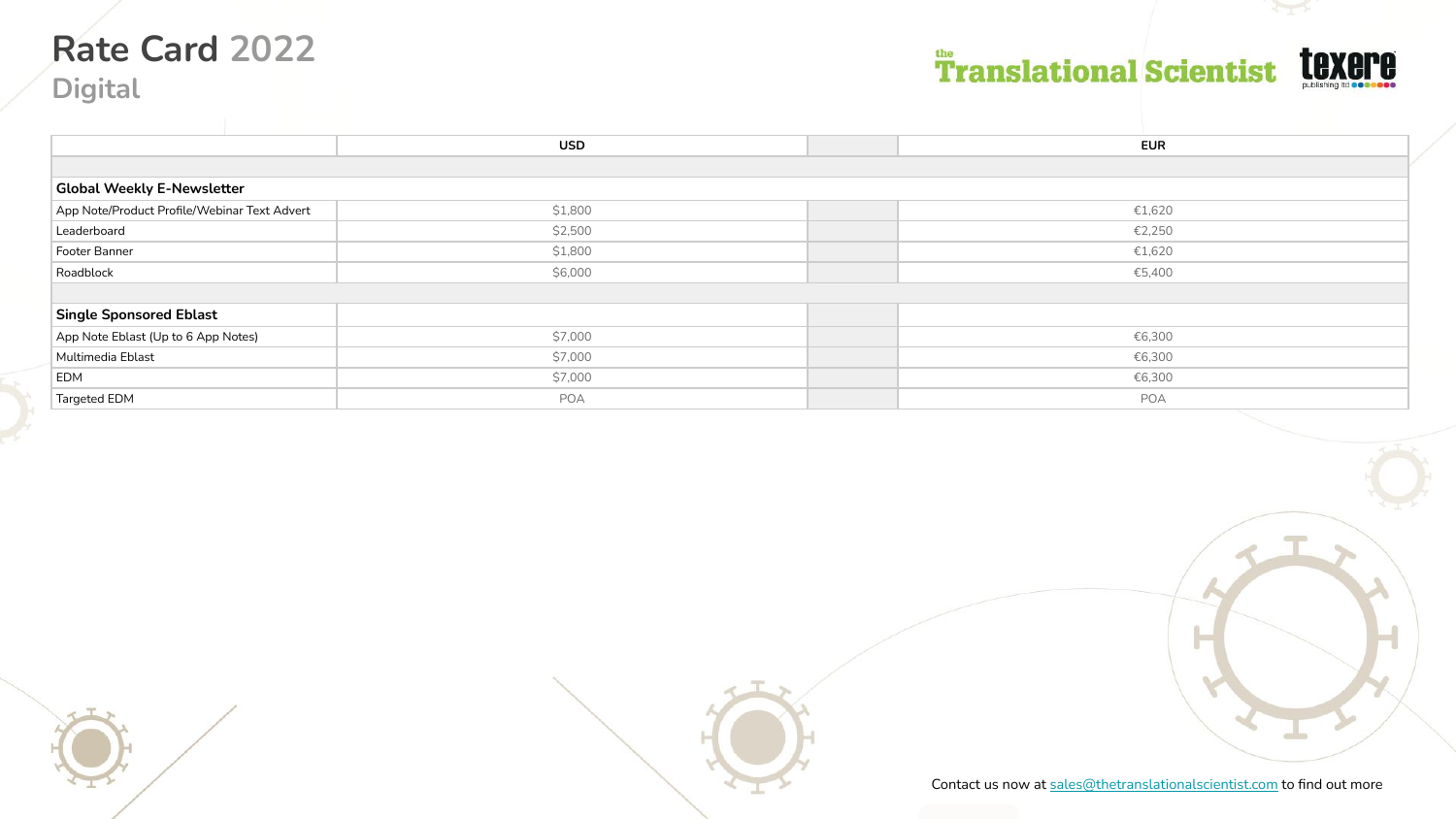### **Rate Card 2022 Digital**

# **Translational Scientist**



|                                          | <b>USD</b> | <b>EUR</b> |
|------------------------------------------|------------|------------|
|                                          |            |            |
| <b>Website Advertising</b>               |            |            |
| MPU Banner                               | \$3,000    | €2,700     |
| Targeted Section Banner                  | \$2,000    | €1,800     |
| App Note or Product Profile              | \$1,000    | €900       |
|                                          |            |            |
| <b>Webinars / Virtual Events</b>         |            |            |
| Audio with Slides - Live or Pre-recorded | \$15,000   | €13,500    |
| Video Webinar                            | POA        | POA        |
|                                          |            |            |
| Research & Intelligence                  |            |            |
| Market Intelligence Surveys              |            |            |
| 5-10 Questions                           | \$8,000    | €7,200     |
| 10-15 Questions                          | \$10,000   | €9,000     |